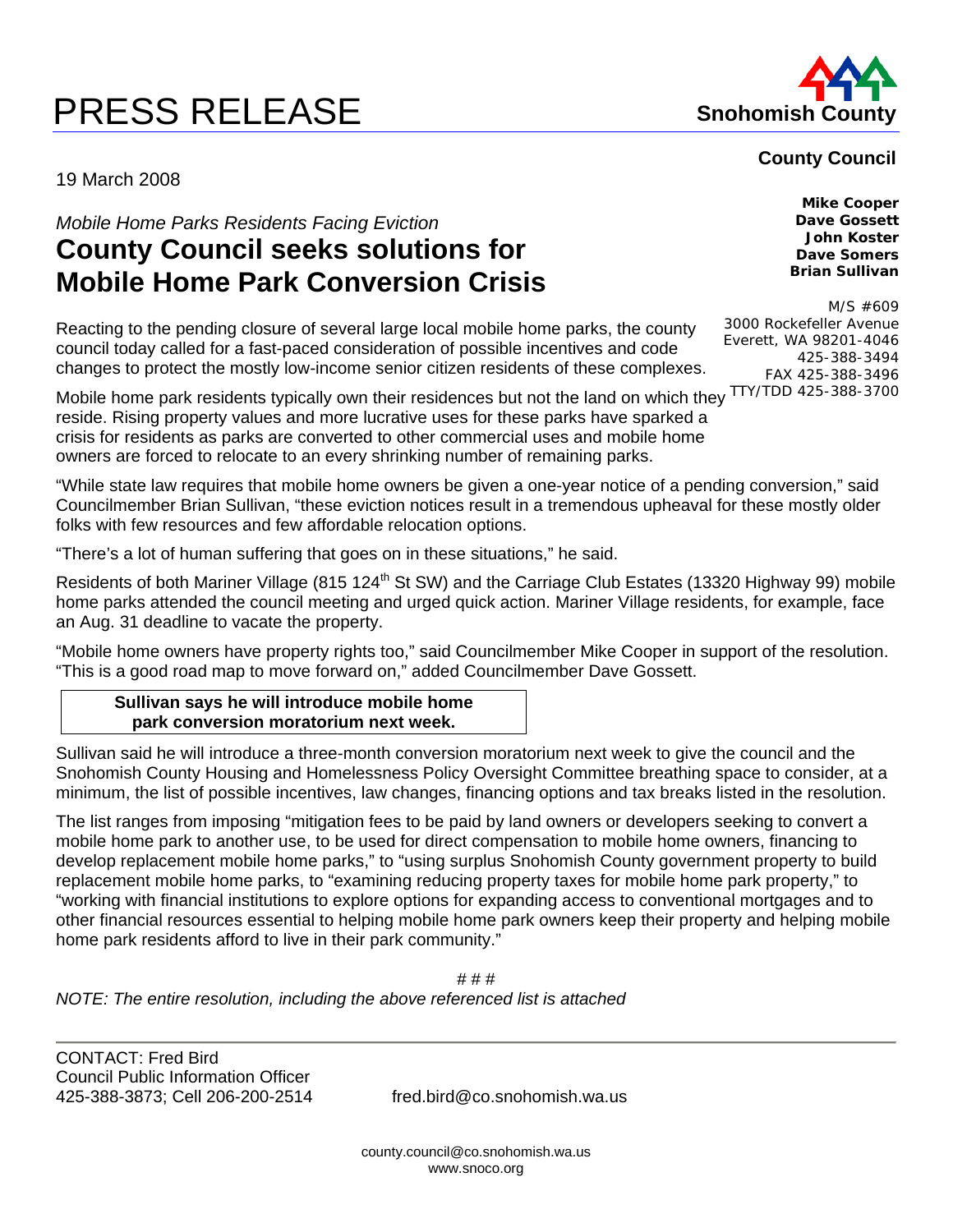#### SNOHOMISH COUNTY COUNCIL Snohomish County, Washington

# RESOLUTION NO. 08-011

# EXPRESSING THE COUNCIL'S INTENT TO TAKE ACTION FOR THE PRESERVATION OF AFFORDABLE HOUSING OPPORTUNITIES WITHIN MOBILE HOME PARKS

 WHEREAS, mobile home parks are the single largest source of unsubsidized affordable housing in the country; and

 WHEREAS, nationwide, about fifty-five thousand mobile home parks are home to roughly ten million residents or three million five hundred thousand families, of which seventy-five percent are considered low-income; and

 WHEREAS, in many markets, homes in mobile home parks tend to remain affordable, compared to homes on fee-simple land; and

 WHEREAS, new mobile homes generally sell for about a quarter of the price of new singlefamily units, with median sales prices for new mobile homes at fifty-one thousand dollars compared to two hundred twenty thousand dollars for new single-family units, according to the 2005 United States Census; and

 WHEREAS, an ever-growing number of mobile home parks are coming under threat of closure as cities, suburbs and outlying areas expand and the underlying property becomes increasingly valuable for development; and

 WHEREAS, mobile home park residents are vulnerable to displacement because, although they own their homes, they do not own the land upon which their homes rest; and

 WHEREAS, this expanding pace and scale of closures has sent thousands of mostly low- and moderate-income mobile home owners scrambling to relocate; and

 WHEREAS, although they are commonly referred to as "mobile" homes, this is misleading because most mobile homes are not easily moved; in fact, most mobile homes are not moved again once they leave the dealer's lot, due to the high expense of moving and the potential for significant structural damage during a move, especially for older mobile homes; and

 WHEREAS, even though most residents of mobile home parks are long-term members of their local communities, when a park owner decides to sell, the residents usually find themselves faced with eviction and few alternative rental space which would allow them to maintain ties with their local communities; and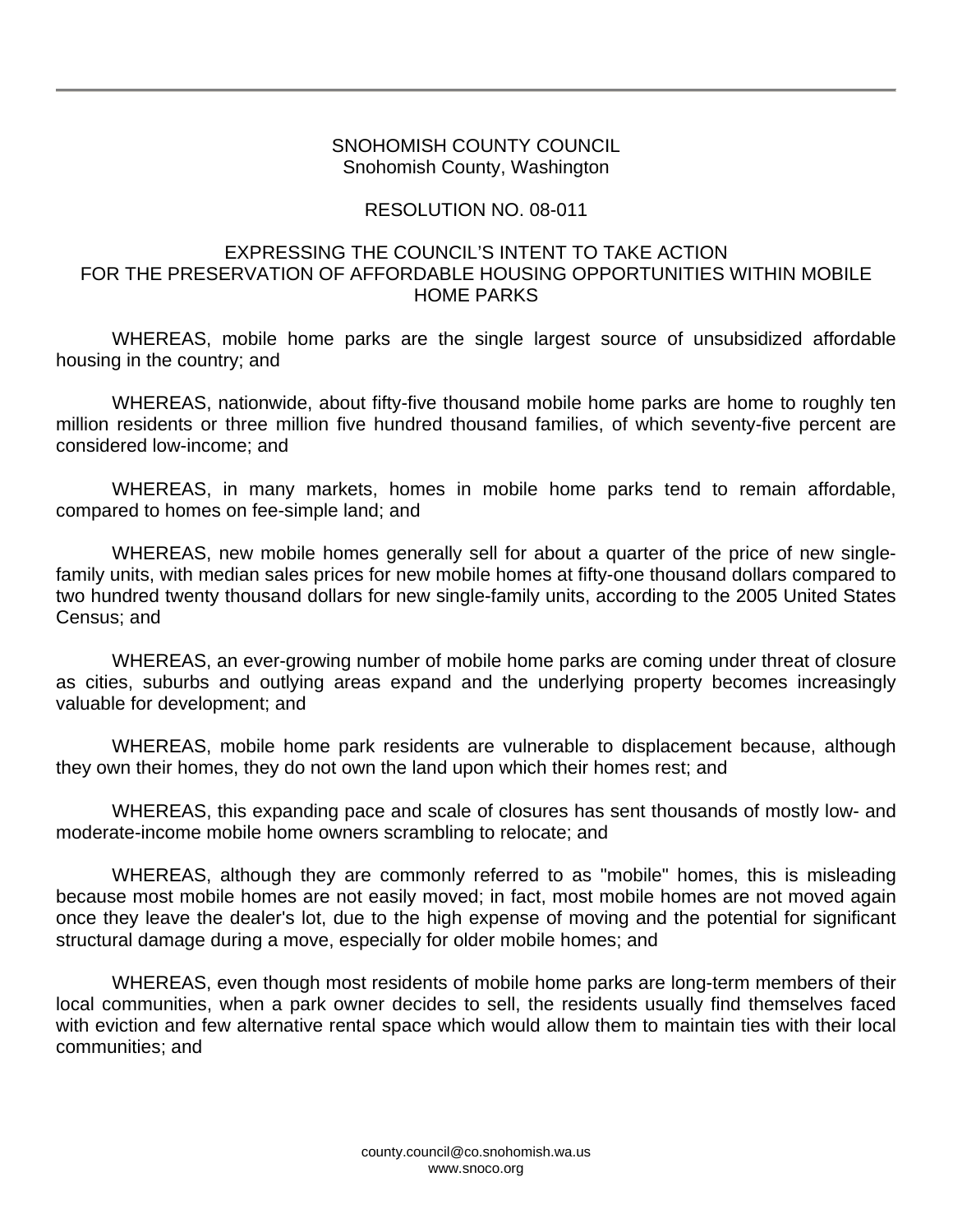WHEREAS, the county must examine the urgent issue of preserving mobile home parks in the face of skyrocketing land values and development pressures, while at the same time recognizing the contractual and property rights of mobile home park owners; and

 WHEREAS, on June 1, 2006, the County launched "Everyone at Home Now," a 10-year strategic plan to provide safe and affordable housing to all citizens of Snohomish County and end homelessness in Snohomish County by 2016; and

 WHEREAS, the county should work with residents, land owners, local officials and banking institutions to preserve and expand affordable housing for low income individuals and families and develop and negotiate solutions that will allow mobile home park residents to gain the stability they and their families need;

 NOW, THEREFORE, BE IT RESOLVED that it is the intent of the Snohomish County Council to address the issue of the displacement of mobile home park residents and the conversion of mobile home parks to other uses, while helping preserve communities and building healthy neighborhoods with engaged citizen leaders. The Council and the *Mobile Home Park Preservati*on *Subcommittee* (sub-group of the *Snohomish County Housing and Homelessness Policy Oversight Committee)* will consider options including:

- 1. Developing incentives to encourage park owners to utilize the "Mobile Home Park" zone designation for existing mobile home parks and for any future mobile home park development;
- 2. Imposing a temporary three month moratorium on conversions of mobile home parks until research on outcomes of those conversions can be completed;
- 3. Establishing adequate mitigation fees to be paid by land owners or developers seeking to convert a mobile home park to another use, to be used for direct compensation to mobile home owners, financing to develop replacement mobile home parks, or the equivalent;
- 4. Using surplus Snohomish County government property to build replacement mobile home parks, with the possibility of using developer mitigation fees for this purpose;
- 5. Partnering with nonprofit developers, housing authorities or community land trusts to use public/private funds to purchase at-risk mobile home parks before they can be sold for redevelopment;
- 6. Offering incentives to mobile home park owners to encourage selling to current homeowners at fair market value of property;
- 7. Enacting local or statewide "right of first refusal" laws requiring park owners to give residents notice before selling and the right to buy the park if they can match the terms of the proposed sale;
- 8. Examining expanding the number of zoning classifications where new mobile home parks would be allowed;